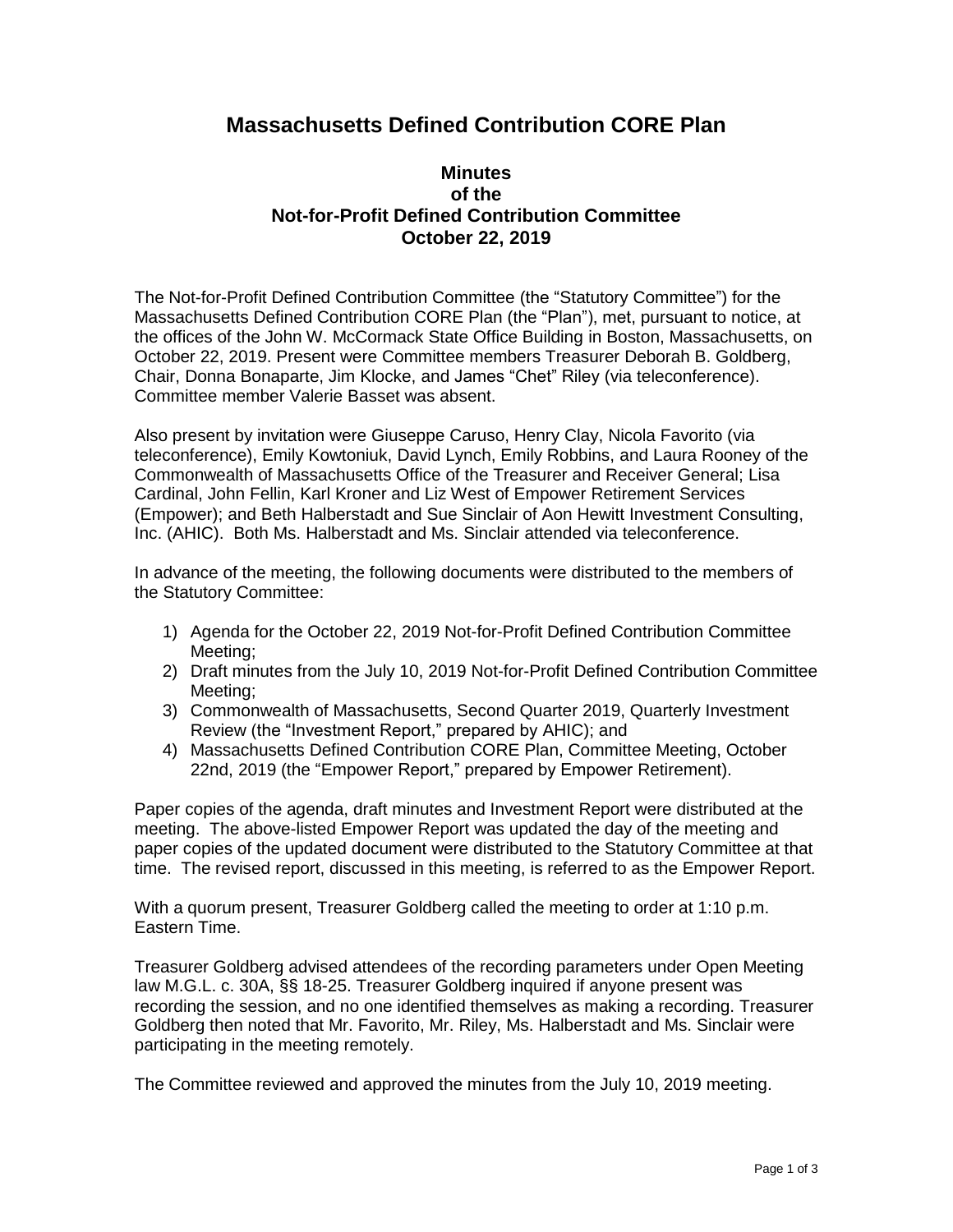Ms. Halberstadt advised the Statutory Committee that AHIC met with the Commonwealth of Massachusetts CORE Investment Committee (Investment Committee) in September, which included the Plan's annual Fund Allocation Review. She noted that AHIC made no recommendations to change the Plan's target date fund series. She also informed the Statutory Committee that AHIC will again meet with the Investment Committee in December and at that time plans to present a review of the Plan's Investment Policy Statement (IPS).

Ms. Halberstadt directed the Statutory Committee to the Investment Review report for the second quarter of 2019. She provided a market update, commenting on the economy through the second quarter of 2019 and recent developments in the third quarter to-date. In the course of her review, she reported on the Plan's asset allocation and performance of investments held in the Plan as of June 30, 2019, and through August 31, 2019, as compared to benchmarks and other relevant aspects of the funds offered considering the Plan's IPS. Ms. Halberstadt noted the asset allocation and investment performance reporting for the period ending September 30, 2019 were in production and that more complete third quarter review would be provided at the next meeting. Mr. Riley requested that, wherever possible, the most recent investment reporting would be provided to the Statutory Committee at each meeting.

During the discussion of the Investment Review report, the Statutory Committee noted and conferred about the change in asset balances quarter-over-quarter for the CORE 2030 Retirement Fund due to participant transfers. In addition, they discussed the differences between the CORE Retirement Funds year-to-date and since-inception returns. Ms. Halberstadt agreed to follow up with an explanation of the calculation methodology of year-to-date and since-inception returns at the Statutory Committee's next meeting in December. Ms. Halberstadt's final comments focused on an update of the status of the Setting Every Community Up for Retirement Enhancement Act of 2019 (SECURE Act).

Treasurer Goldberg directed the Statutory Committee to the Empower Report. Mr. Fellin summarized the topics addressed in the report and introduced the team member that would address each one. Among other comments, Mr. Kroner and Ms. Cardinal summarized the following activity related to the Plan for the second quarter of 2019:

- **Plan asset growth and the increase total participants, noting that the Plan** experienced an increase of 110 participants year-to-date through June 30, 2019;
- The Plan's contribution history and the asset allocation of those contributions; and
- Managed Account usage in the Plan.

Next, Ms. Cardinal, referring to the Empower Report, summarized the statistics and highlevel information regarding the newest adopting employers ("wins") since the last Statutory Committee meeting and the campaign event that was attributable to each win. She then reported on the number of and reasons for losses, and pipeline activity of prospective employers. The Statutory Committee discussed the Plan's start-up fee, and its structure and transparency as compared to other providers competing for the same employers. Treasurer Goldberg, Ms. Cardinal and Ms. Rooney discussed opportunities for educating prospective adopting employers about ways to raise funds for the Plan's start-up fee and ongoing costs. Ms. Cardinal agreed to review pricing to determine if options were available to restructure the start-up fee.